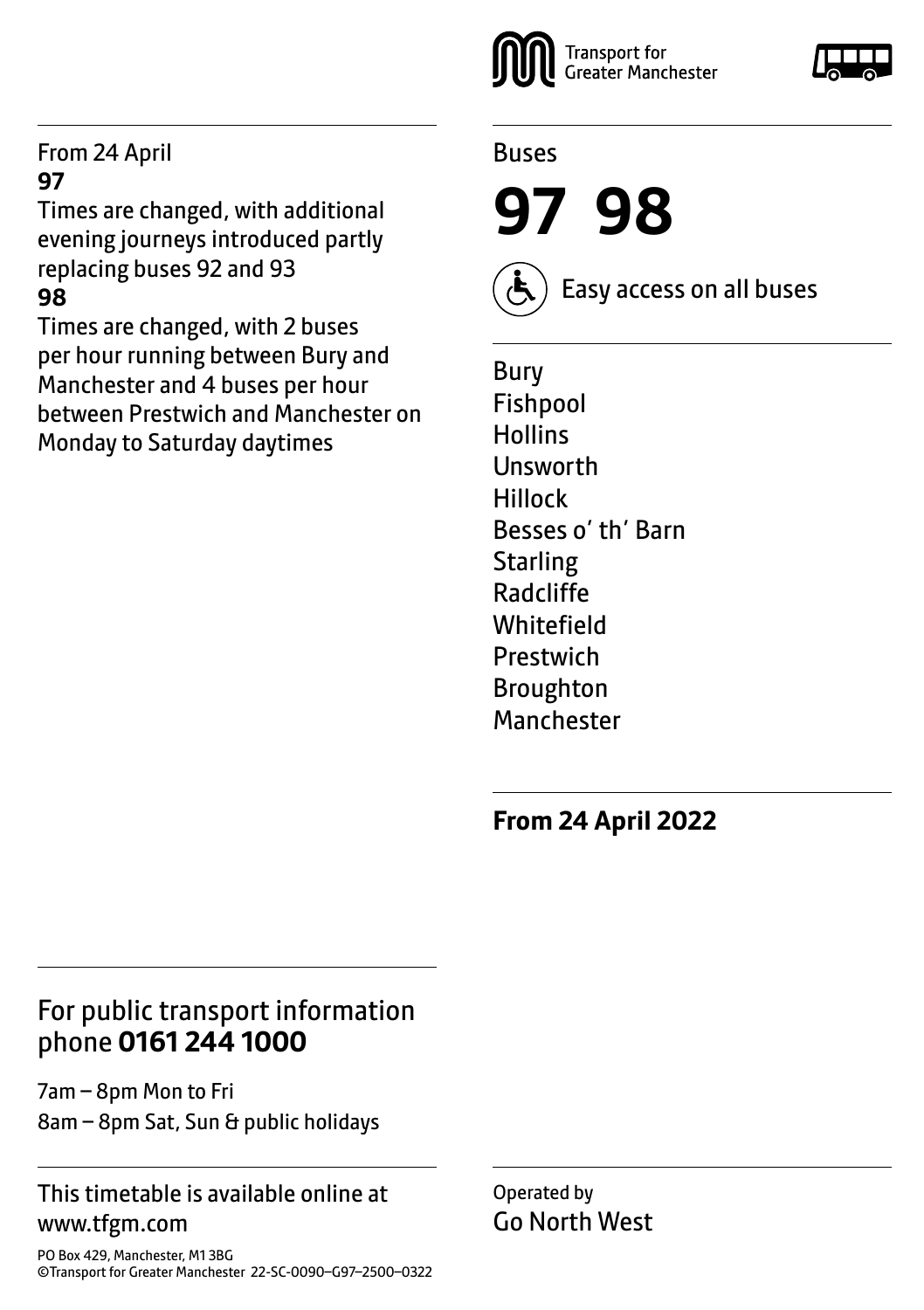# Additional information

# Alternative format

To ask for leaflets to be sent to you, or to request large print, Braille or recorded information phone 0161 244 1000 or visit www.tfgm.com

#### Easy access on buses



 Journeys run with low floor buses have no steps at the entrance, making getting on and off easier. Where shown, low floor buses have a ramp for access and a dedicated space for wheelchairs and pushchairs inside the bus. The bus operator will always try to provide easy access services where these services are scheduled to run.

# Using this timetable

Timetables show the direction of travel, bus numbers and the days of the week. Main stops on the route are listed on the left. Where no time is shown against a particular stop, the bus does not stop there on that journey. Check any letters which are shown in the timetable against the key at the bottom of the page.

# Where to find information about service changes

www.tfgm.com Bus station posters Leaflets from outlets.

# Tickets and information

Bus companies offer a range of tickets for use on their own buses. For travel on any service in the County, use System One tickets, including DaySaver. Travelshops provide tickets, information and journey planning advice on buses, trains and trams for work and pleasure.

# Using the 24 hour clock

Times are shown in four figures. The first two are the hour and the last two are the minutes.

0753 is 53 minutes past 7am 1953 is 53 minutes past 7pm



# Operator details

#### **Go North West**

Queens Road Depot, Boyle Street, Manchester, M8 8UE Telephone 0330 1234 121 email ask@gonorthwest.co.uk

#### **Travelshops**

**Bury Interchange** Mon to Fri 7am to 5.30pm Saturday 8am to 5.30pm Sunday\* Closed

#### **Manchester Shudehill Interchange**

Mon to Sat 7am to 6pm Sunday 8am to 1.15pm and 2pm to 4pm Public hols 8am to 5.20pm

\*Including public holidays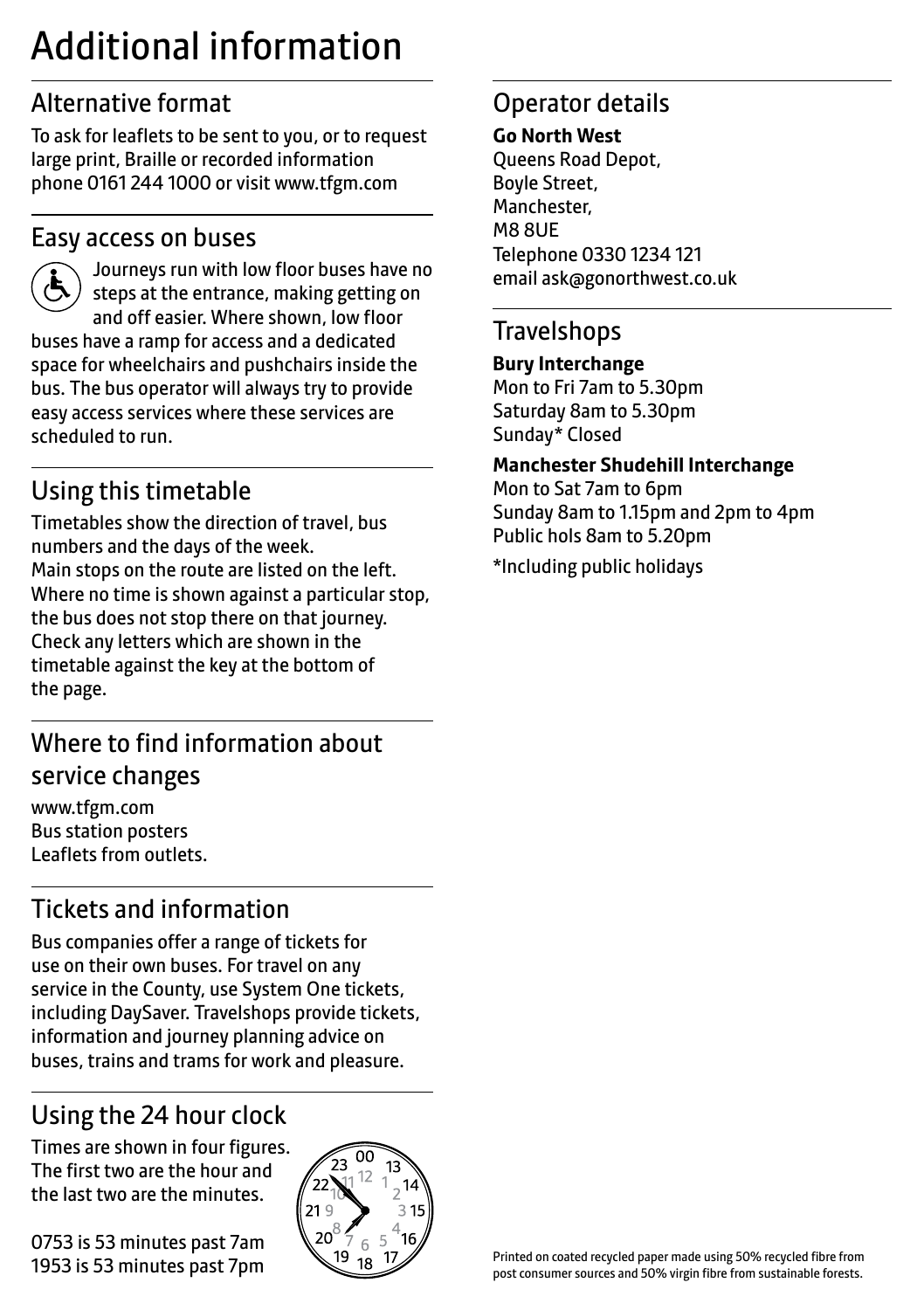| Bury, Interchange                                                                                                                 |  |  | 0530 0600 0630 0658 0722 0752 0823 0859 0930 and 1400 1430 1500 1530 1600 1630 1700 1730 1800   |  |  |  |  |  |  |  |
|-----------------------------------------------------------------------------------------------------------------------------------|--|--|-------------------------------------------------------------------------------------------------|--|--|--|--|--|--|--|
| Unsworth, Pole                                                                                                                    |  |  | 0544 0614 0644 0713 0738 0808 0842 0914 0944 every 1414 1445 1516 1546 1616 1646 1716 1746 1814 |  |  |  |  |  |  |  |
| Prestwich, Longfield Centre                                                                                                       |  |  | 0558 0628 0658 0728 0758 0828 0858 0928 0958 30 1428 1502 1532 1602 1632 1703 1733 1803 1828    |  |  |  |  |  |  |  |
| Broughton, Gt Cheetham St West 0608 0639 0712 0743 0814 0844 0916 0943 1013 mins 1443 1517 1547 1617 1647 1718 1748 1818 1843     |  |  |                                                                                                 |  |  |  |  |  |  |  |
| Manchester, Shudehill Interchange 0622 0656 0730 0802 0833 0903 0935 1000 1030 until 1500 1534 1604 1634 1704 1735 1805 1835 1900 |  |  |                                                                                                 |  |  |  |  |  |  |  |

|                                                                      |                                    | M | M | M | M                                  |  |
|----------------------------------------------------------------------|------------------------------------|---|---|---|------------------------------------|--|
| Bury, Interchange                                                    |                                    |   |   |   | 1830 1900 1925 2008 2108 2208 2308 |  |
| Unsworth, Pole                                                       | 1844 1914 1939 2021 2121 2221 2321 |   |   |   |                                    |  |
| Prestwich, Longfield Centre                                          | 1858 1928 1953 2035 2135 2235 2335 |   |   |   |                                    |  |
| Broughton, Gt Cheetham St West 1913 1940 2005 2046 2146 2246 2346    |                                    |   |   |   |                                    |  |
| Manchester, Shudehill Interchange 1930 1954 2019 2100 2200 2300 0000 |                                    |   |   |   |                                    |  |

#### **Saturdays**

| Bury, Interchange                                                                                                                  |  |  |  |  |  | 0630 0700 0730 0800 0830 0900 0930 1000 1030 1100 1130 and 1330 1400 1430 1500 1530 and 1800     |  |  |  |  |
|------------------------------------------------------------------------------------------------------------------------------------|--|--|--|--|--|--------------------------------------------------------------------------------------------------|--|--|--|--|
| Unsworth, Pole                                                                                                                     |  |  |  |  |  | 0644 0714 0744 0814 0844 0914 0944 1014 1044 1114 1144 every 1344 1414 1444 1514 1544 every 1814 |  |  |  |  |
| Prestwich, Longfield Centre                                                                                                        |  |  |  |  |  | 0657 0727 0757 0827 0857 0928 0958 1028 1058 1128 1201 30 1401 1430 1400 1529 1558 30 1828       |  |  |  |  |
| Broughton, Gt Cheetham St West 0707 0740 0812 0842 0912 0943 1013 1043 1112 1142 1215 mins 1415 1444 1514 1543 1612 mins 1842      |  |  |  |  |  |                                                                                                  |  |  |  |  |
| Manchester, Shudehill Interchange 0720 0753 0826 0856 0929 1000 1030 1100 1129 1159 1232 until 1432 1501 1531 1600 1629 until 1859 |  |  |  |  |  |                                                                                                  |  |  |  |  |

|                                                                      |  |                                    | M | M | M | M |  |
|----------------------------------------------------------------------|--|------------------------------------|---|---|---|---|--|
| Bury, Interchange                                                    |  | 1830 1856 1926 2008 2108 2208 2308 |   |   |   |   |  |
| Unsworth, Pole                                                       |  | 1844 1909 1939 2021 2121 2221 2321 |   |   |   |   |  |
| Prestwich, Longfield Centre                                          |  | 1858 1923 1953 2035 2135 2235 2335 |   |   |   |   |  |
| Broughton, Gt Cheetham St West 1912 1937 2004 2046 2146 2246 2346    |  |                                    |   |   |   |   |  |
| Manchester, Shudehill Interchange 1928 1953 2018 2100 2200 2300 0000 |  |                                    |   |   |   |   |  |

M – Journey provided with the financial support of Transport for Greater Manchester

W– All bus 97 journeys are run using easy access buses. See inside front cover of this leaflet for details

 $\overline{a}$ **Summer times:** between mid July and early September, some timetables will be different. Check www.tfgm.com for details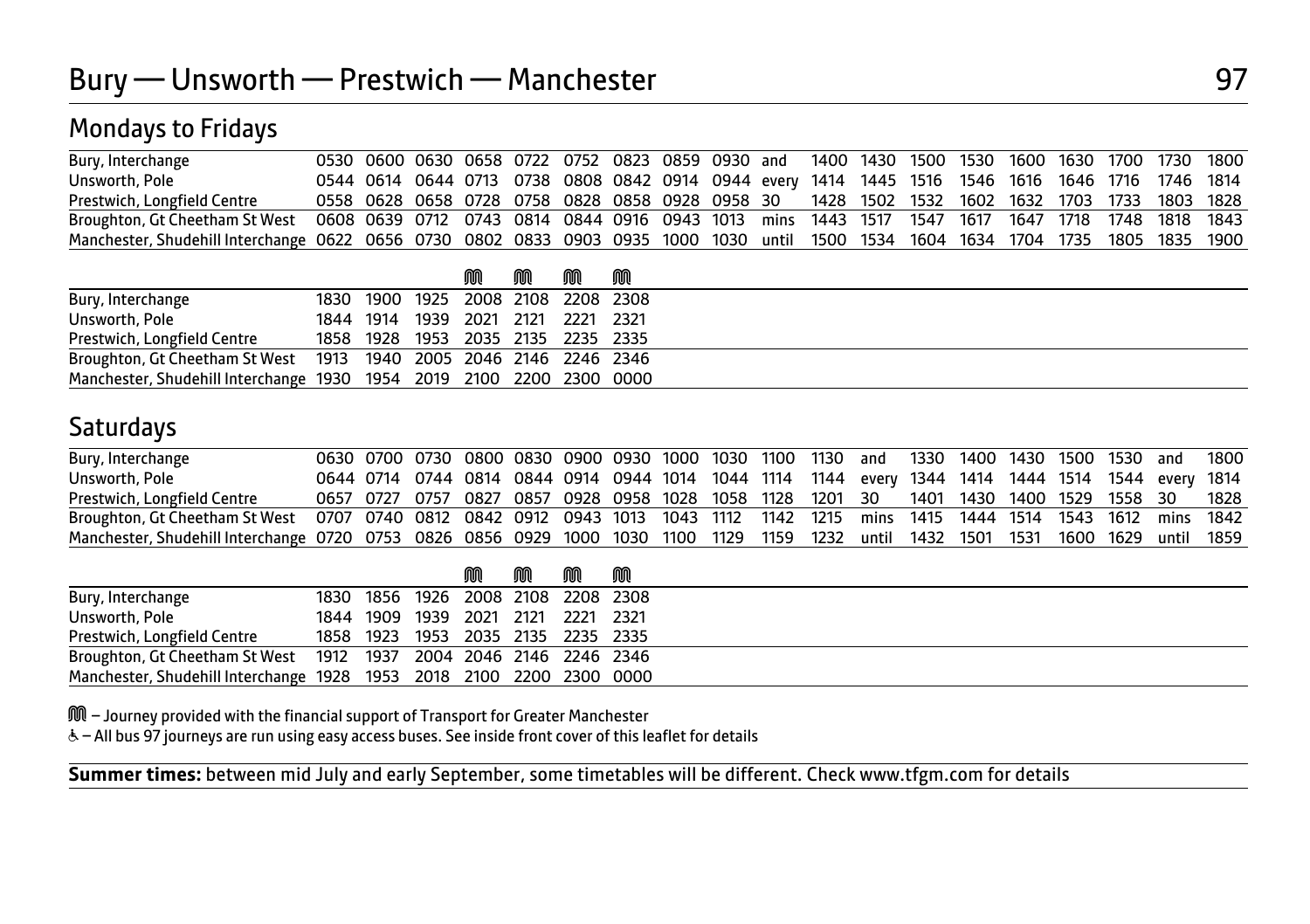| Bury, Interchange                                                                                                             |  |  |  |  |  | 0730 0815 0845 0915 0946 1018 1050 1122 1152 1222 and 1522 1552 1622 1652 1722 1752 1823 1908   |  |  |                |  |
|-------------------------------------------------------------------------------------------------------------------------------|--|--|--|--|--|-------------------------------------------------------------------------------------------------|--|--|----------------|--|
| Unsworth, Pole                                                                                                                |  |  |  |  |  | 0743 0828 0858 0928 1000 1032 1104 1136 1206 1236 every 1536 1605 1635 1705 1735 1805 1835 1921 |  |  |                |  |
| Prestwich, Longfield Centre                                                                                                   |  |  |  |  |  | 0757 0842 0912 0942 1014 1046 1118 1150 1220 1250 30 1550 1618 1647 1717 1747 1817 1847 1935    |  |  |                |  |
| Broughton, Gt Cheetham St West 0807 0852 0922 0953 1028 1100 1132 1204 1234 1305 mins 1605 1632 1701 1731 1801 1831 1901 1946 |  |  |  |  |  |                                                                                                 |  |  |                |  |
| Manchester, Shudehill Interchange 0820 0905 0936 1009 1044 1116 1148 1220 1250 1321 until 1621 1648 1717 1747 1817            |  |  |  |  |  |                                                                                                 |  |  | 1847 1917 2000 |  |

|                                                       | M | M | M                   |  |
|-------------------------------------------------------|---|---|---------------------|--|
| Bury, Interchange                                     |   |   | 2008 2108 2208 2308 |  |
| Unsworth, Pole                                        |   |   | 2021 2121 2221 2321 |  |
| Prestwich, Longfield Centre                           |   |   | 2035 2135 2235 2335 |  |
| Broughton, Gt Cheetham St West 2046 2146 2246 2346    |   |   |                     |  |
| Manchester, Shudehill Interchange 2100 2200 2300 0000 |   |   |                     |  |

For details of buses during the Christmas and New Year period, please phone 0161 244 1000

M – Journey provided with the financial support of Transport for Greater Manchester

W– All bus 97 journeys are run using easy access buses. See inside front cover of this leaflet for details

M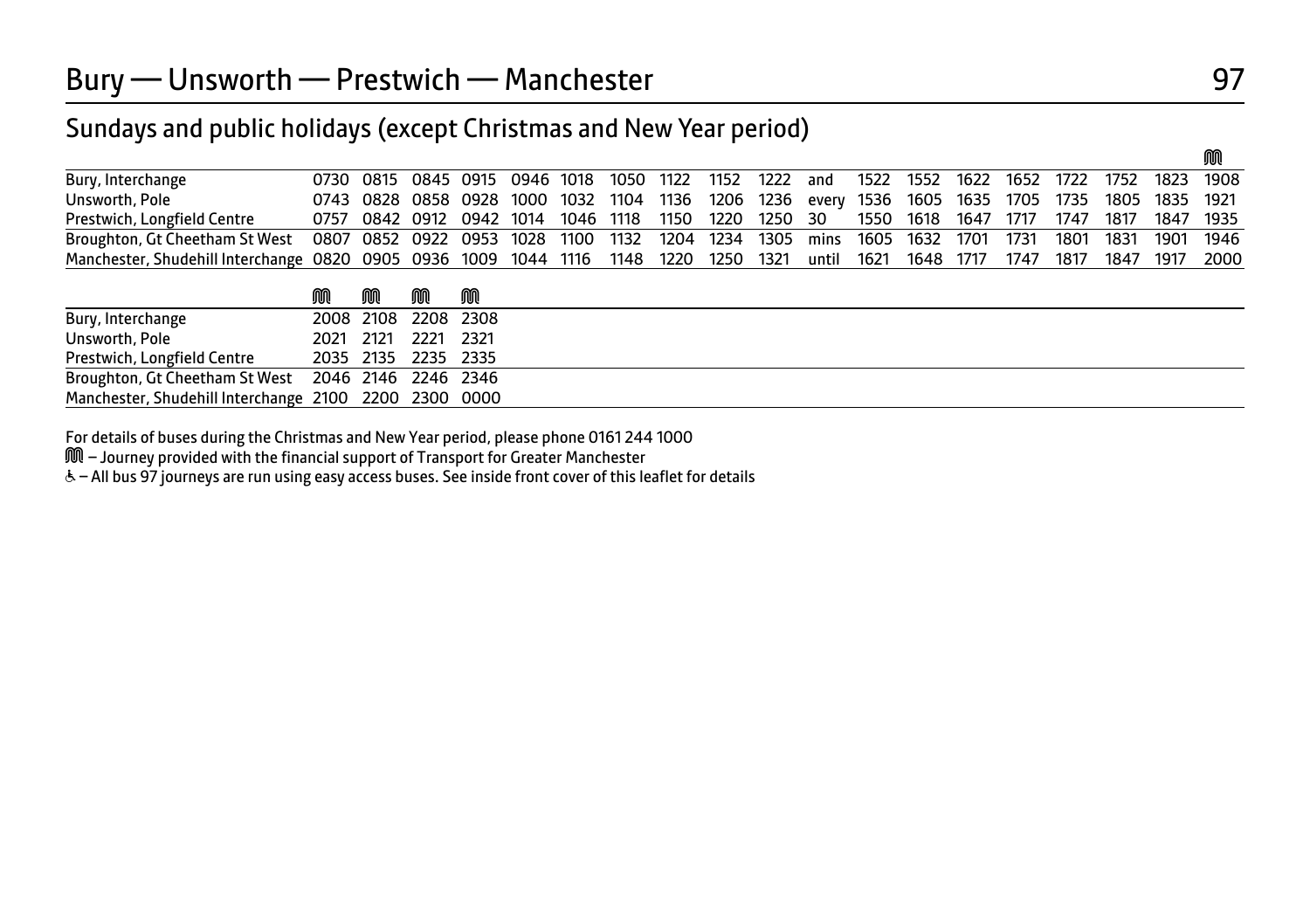| Manchester, Shudehill Interchange 0600 0630 0655 0725 0755 0825 0855 0925 and 1155 1225 and 1355 1425 1455 1525 1555 1625 1655  |                                                                                                |  |                                                                                                  |  |  |  |  |  |  |  |
|---------------------------------------------------------------------------------------------------------------------------------|------------------------------------------------------------------------------------------------|--|--------------------------------------------------------------------------------------------------|--|--|--|--|--|--|--|
| Broughton, Gt Cheetham St West 0610 0643 0710 0740 0810 0840 0910 0940 every 1210 1240 every 1410 1440 1511 1542 1613 1644 1716 |                                                                                                |  |                                                                                                  |  |  |  |  |  |  |  |
| Prestwich, Tesco                                                                                                                | 0620 0657 0726 0756 0827 0857 0927 0956 30 1226 1257 30 1427 1458 1530 1601 1635 1706 1736     |  |                                                                                                  |  |  |  |  |  |  |  |
| Unsworth, Pole                                                                                                                  | 0633 0710 0740 0812 0842 0910 0940 1009 mins 1239 1310 mins 1440 1513 1544 1615 1649 1720 1750 |  |                                                                                                  |  |  |  |  |  |  |  |
| Bury, Interchange                                                                                                               |                                                                                                |  | 0648 0725 0759 0832 0857 0925 0955 1024 until 1254 1325 until 1455 1528 1601 1632 1706 1737 1807 |  |  |  |  |  |  |  |

|                                                                                          |      |  |                                                   |  | M | m | M | M                                                      |
|------------------------------------------------------------------------------------------|------|--|---------------------------------------------------|--|---|---|---|--------------------------------------------------------|
| Manchester, Shudehill Interchange 1725 1755 1825 1855 1920 1950 2020 2105 2205 2305 0005 |      |  |                                                   |  |   |   |   |                                                        |
| Broughton, Gt Cheetham St West 1747 1815 1844 1913 1935 2005 2033 2118 2218 2318 0018    |      |  |                                                   |  |   |   |   |                                                        |
| Prestwich, Tesco                                                                         |      |  |                                                   |  |   |   |   | 1806 1832 1859 1928 1948 2018 2044 2128 2228 2328 0028 |
| Unsworth, Pole                                                                           |      |  | 1820 1846 1913 1942 2000 2030 2056 2140 2240 2340 |  |   |   |   |                                                        |
| Bury, Interchange                                                                        | 1837 |  | 1903 1928 1957 2015 2045 2111 2155 2255 2355      |  |   |   |   |                                                        |

#### **Saturdays**

| Manchester, Shudehill Interchange 0755 0825 0855 and 1055 1125 1155 1225 1255 and 1655 1725 1755 1825 1850 1920 1950 2020 2105  |   |                     |   |      |      |      |  |                                  |  |  |  |                                                                                                  |  |
|---------------------------------------------------------------------------------------------------------------------------------|---|---------------------|---|------|------|------|--|----------------------------------|--|--|--|--------------------------------------------------------------------------------------------------|--|
| Broughton, Gt Cheetham St West 0810 0840 0910 every 1110 1141 1211 1241 1312 every 1712 1743 1813 1842 1906 1935 2005 2033 2118 |   |                     |   |      |      |      |  |                                  |  |  |  |                                                                                                  |  |
| Prestwich, Tesco                                                                                                                |   | 0825 0855 0925 30   |   |      |      |      |  | 1125 1156 1226 1256 1327 30 1727 |  |  |  | 1758 1828 1857 1919 1948 2018 2044 2128                                                          |  |
| Unsworth, Pole                                                                                                                  |   | 0838 0908 0938 mins |   | 1138 | 1209 | 1239 |  |                                  |  |  |  | 1309 1340 mins 1740 1811 1841 1910 1932 2000 2030 2056 2140                                      |  |
| Bury, Interchange                                                                                                               |   |                     |   |      |      |      |  |                                  |  |  |  | 0853 0923 0953 until 1153 1224 1254 1324 1355 until 1755 1826 1856 1925 1947 2015 2045 2111 2155 |  |
|                                                                                                                                 | M | M                   | M |      |      |      |  |                                  |  |  |  |                                                                                                  |  |
| Manchester, Shudehill Interchange 2205 2305 0005                                                                                |   |                     |   |      |      |      |  |                                  |  |  |  |                                                                                                  |  |

| Broughton, Gt Cheetham St West | 2218 2318 0018 |           |      |
|--------------------------------|----------------|-----------|------|
| Prestwich, Tesco               | 2228           | 2328      | 0028 |
| Unsworth, Pole                 |                | 2240 2340 |      |
| Bury, Interchange              | 2255           | 2355      |      |

M – Journey provided with the financial support of Transport for Greater Manchester

W– All bus 97 journeys are run using easy access buses. See inside front cover of this leaflet for details

 $\overline{a}$ **Summer times:** between mid July and early September, some timetables will be different. Check www.tfgm.com for details  $\sim$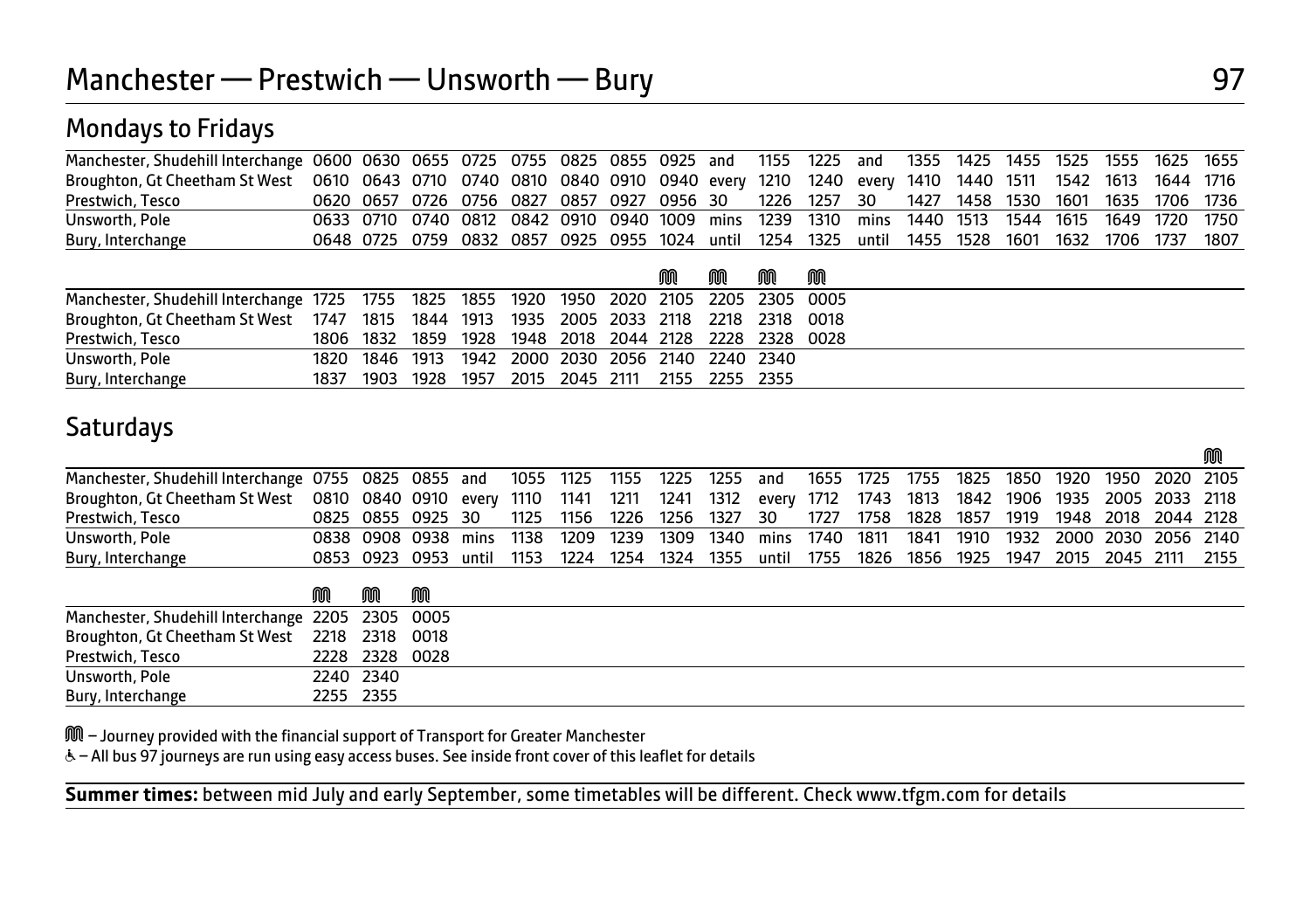| Manchester, Shudehill Interchange 0835 0920 0950 1020 1050 1120 1150 1220 1250 1320 and 1620 1650 1720 1750 1820 1850 1920 2005 |  |                     |  |  |  |                                                                                                |  |  |  |  |
|---------------------------------------------------------------------------------------------------------------------------------|--|---------------------|--|--|--|------------------------------------------------------------------------------------------------|--|--|--|--|
| Broughton, Gt Cheetham St West 0845 0930 1000 1033 1103 1135 1205 1235 1305 1336 every 1636 1707 1737 1804 1834 1904 1933 2018  |  |                     |  |  |  |                                                                                                |  |  |  |  |
| Prestwich, Tesco                                                                                                                |  |                     |  |  |  | 0855 0942 1012 1045 1118 1150 1220 1250 1320 1351 30 1651 1721 1751 1816 1846 1916 1945 2028   |  |  |  |  |
| Unsworth, Pole                                                                                                                  |  |                     |  |  |  | 0907 0954 1024 1057 1130 1202 1232 1302 1332 1403 mins 1703 1733 1804 1828 1858 1928 1957 2040 |  |  |  |  |
| Bury, Interchange                                                                                                               |  | 0921 1008 1038 1111 |  |  |  | 1144 1216 1246 1316 1346 1417 until 1717 1747 1818 1842 1912 1942 2011 2055                    |  |  |  |  |
|                                                                                                                                 |  |                     |  |  |  |                                                                                                |  |  |  |  |

|                                                  | M | M              | M |
|--------------------------------------------------|---|----------------|---|
| Manchester, Shudehill Interchange 2105 2205 2305 |   |                |   |
| Broughton, Gt Cheetham St West 2118 2218 2318    |   |                |   |
| Prestwich, Tesco                                 |   | 2128 2228 2128 |   |
| Unsworth, Pole                                   |   | 2140 2240 2340 |   |
| Bury, Interchange                                |   | 2155 2255 2355 |   |

For details of buses during the Christmas and New Year period, please phone 0161 244 1000

M – Journey provided with the financial support of Transport for Greater Manchester

W– All bus 97 journeys are run using easy access buses. See inside front cover of this leaflet for details

M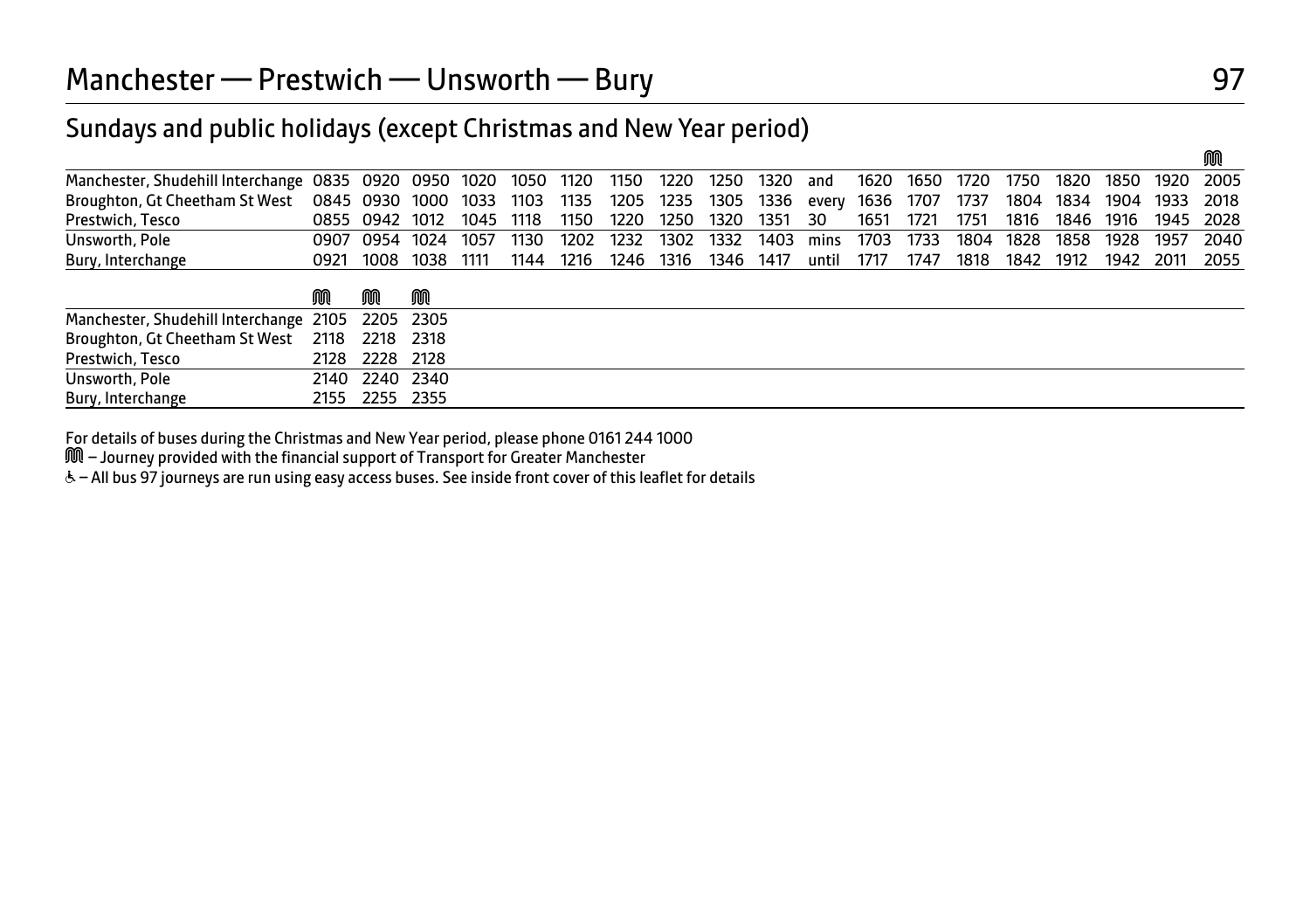| Bury, Interchange                      | 0445 | 0504 | 0534 |      | 0604 |      | 0628 |       | 0650 |      | 0717 |      | 0747 |      | 0820 |      | 0853 |      | 0926 |
|----------------------------------------|------|------|------|------|------|------|------|-------|------|------|------|------|------|------|------|------|------|------|------|
| <b>Watling Street/Longridge Drive</b>  | 0453 | 0512 | 0542 |      | 0612 |      | 0637 |       | 0700 |      | 0727 |      | 0757 |      | 0830 |      | 0903 |      | 0936 |
| Radcliffe, Bus Station                 | 0505 | 0524 | 0554 |      | 0624 |      | 0651 |       | 0717 |      | 0747 |      | 0817 |      | 0848 |      | 0920 |      | 0951 |
| Whitefield, Victoria Park              | 0513 | 0533 | 0603 |      | 0633 |      | 0701 |       | 0729 |      | 0800 |      | 0830 |      | 0900 |      | 0931 |      | 1001 |
| Prestwich, Tesco                       |      |      |      | 0616 |      | 0646 |      | 0716  |      | 0746 |      | 0816 |      | 0846 |      | 0916 |      | 0946 |      |
| Prestwich, Longfield Centre            | 0518 | 0538 | 0608 | 0618 | 0638 | 0648 | 0708 | 0718  | 0738 | 0748 | 0808 | 0818 | 0838 | 0848 | 0908 | 0918 | 0938 | 0948 | 1008 |
| Broughton, Gt Cheetham St West         | 0528 | 0548 | 0618 | 0628 | 0650 | 0700 | 0723 | 0733  | 0753 | 0804 | 0824 | 0834 | 0854 | 0904 | 0923 | 0933 | 0953 | 1003 | 1023 |
| Manchester, Shudehill Interchange      | 0542 | 0602 | 0632 | 0643 | 0706 | 0717 | 0741 | 0751  | 0812 | 0823 | 0843 | 0853 | 0913 | 0923 | 0942 | 0952 | 1010 | 1020 | 1040 |
|                                        |      |      |      |      |      |      |      |       |      |      |      |      |      |      |      |      |      |      |      |
| Bury, Interchange                      |      | 0956 |      |      | 26   |      | 56   |       | 1356 |      | 1426 |      | 1456 |      | 1525 |      | 1555 |      | 1624 |
| Watling Street/Longridge Drive         |      | 1006 |      |      | 36   |      | 06   | mins  | 1406 |      | 1437 |      | 1507 |      | 1537 |      | 1607 |      | 1638 |
| Radcliffe, Bus Station                 |      | 1021 | then |      | 51   |      | 21   | past  | 1421 |      | 1454 |      | 1524 |      | 1554 |      | 1624 |      | 1655 |
| Whitefield, Victoria Park              |      | 1031 | at   |      | 01   |      | 31   | each  | 1431 |      | 1505 |      | 1535 |      | 1605 |      | 1635 |      | 1706 |
| Prestwich, Tesco                       | 1016 |      |      | 46   |      | 16   |      | hour  |      | 1446 |      | 1520 |      | 1550 |      | 1620 |      | 1651 |      |
| Prestwich, Longfield Centre            | 1018 | 1038 |      | 48   | 08   | 18   | 38   | until | 1438 | 1448 | 1512 | 1522 | 1542 | 1552 | 1612 | 1622 | 1642 | 1653 | 1713 |
| Broughton, Gt Cheetham St West         | 1033 | 1053 |      | 03   | 23   | 33   | 53   |       | 1453 | 1503 | 1527 | 1537 | 1557 | 1607 | 1627 | 1637 | 1657 | 1708 | 1728 |
| Manchester, Shudehill Interchange 1050 |      | 1110 |      | 20   | 40   | 50   | 10   |       | 1510 | 1520 | 1544 | 1554 | 1614 | 1624 | 1644 | 1654 | 1714 | 1725 | 1745 |
|                                        |      |      |      |      |      |      |      |       |      |      |      |      |      |      |      |      |      |      |      |
| Bury, Interchange                      |      | 1655 |      | 1727 |      | 1754 |      | 1824  |      | 1902 | 1932 | 2031 | 2131 | 2231 |      |      |      |      |      |
| Watling Street/Longridge Drive         |      | 1708 |      | 1740 |      | 1805 |      | 1835  |      | 1911 | 1941 | 2040 | 2140 | 2240 |      |      |      |      |      |
| Radcliffe, Bus Station                 |      | 1725 |      | 1756 |      | 1821 |      | 1851  |      | 1924 | 1954 | 2053 | 2153 | 2253 |      |      |      |      |      |
| Whitefield, Victoria Park              |      | 1736 |      | 1806 |      | 1831 |      | 1901  |      | 1933 | 2003 | 2101 | 2201 | 2301 |      |      |      |      |      |
| Prestwich, Tesco                       | 1721 |      | 1751 |      | 1819 |      | 1846 |       | 1916 |      |      |      |      |      |      |      |      |      |      |
| Prestwich, Longfield Centre            | 1723 | 1743 | 1753 | 1813 | 1821 | 1838 | 1848 | 1908  | 1918 | 1938 | 2008 | 2105 | 2205 | 2305 |      |      |      |      |      |
| Broughton, Gt Cheetham St West         | 1738 | 1758 | 1808 | 1828 | 1836 | 1853 | 1903 | 1920  | 1930 | 1950 | 2020 | 2116 | 2216 | 2316 |      |      |      |      |      |
| Manchester, Shudehill Interchange 1755 |      | 1815 | 1825 | 1845 | 1853 | 1910 | 1920 | 1934  | 1944 | 2004 | 2034 | 2130 | 2230 | 2330 |      |      |      |      |      |

& - All bus 98 journeys are run using easy access buses. See inside front cover of this leaflet for details

**Summer times:** between mid July and early September, some timetables will be different. Check www.tfgm.com for details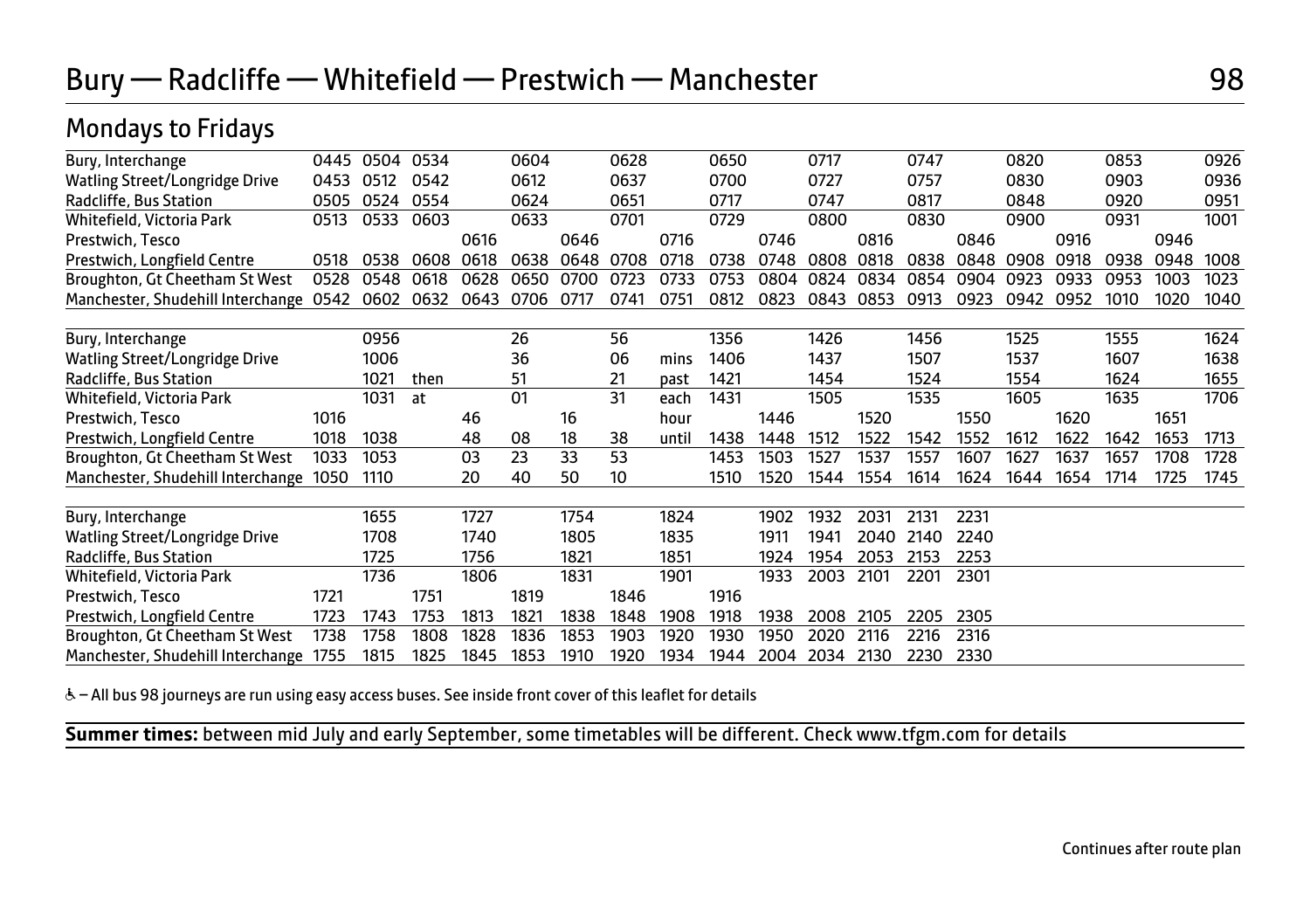# **97 98**



#### Key

- Bus route
- $\mathbf{0}$  in  $\mathbf{0}$ Train line
- Tram line
- $\Rightarrow$ Direction of travel
- Bus station/connection point
- Train station
- **Wetrolink stop**
- **H** Hospital
- 97 Terminus

Contains Ordnance Survey data ©Crown copyright and database right 2010 ©0100022610 Transport for Greater Manchester 2020 Transport for Greater Manchester uses reasonable endeavours to check the accuracy of information published and to publish changes to information in a timely manner. In no event will Transport for Greater Manchester be liable for any loss that may arise from this information being inaccurate.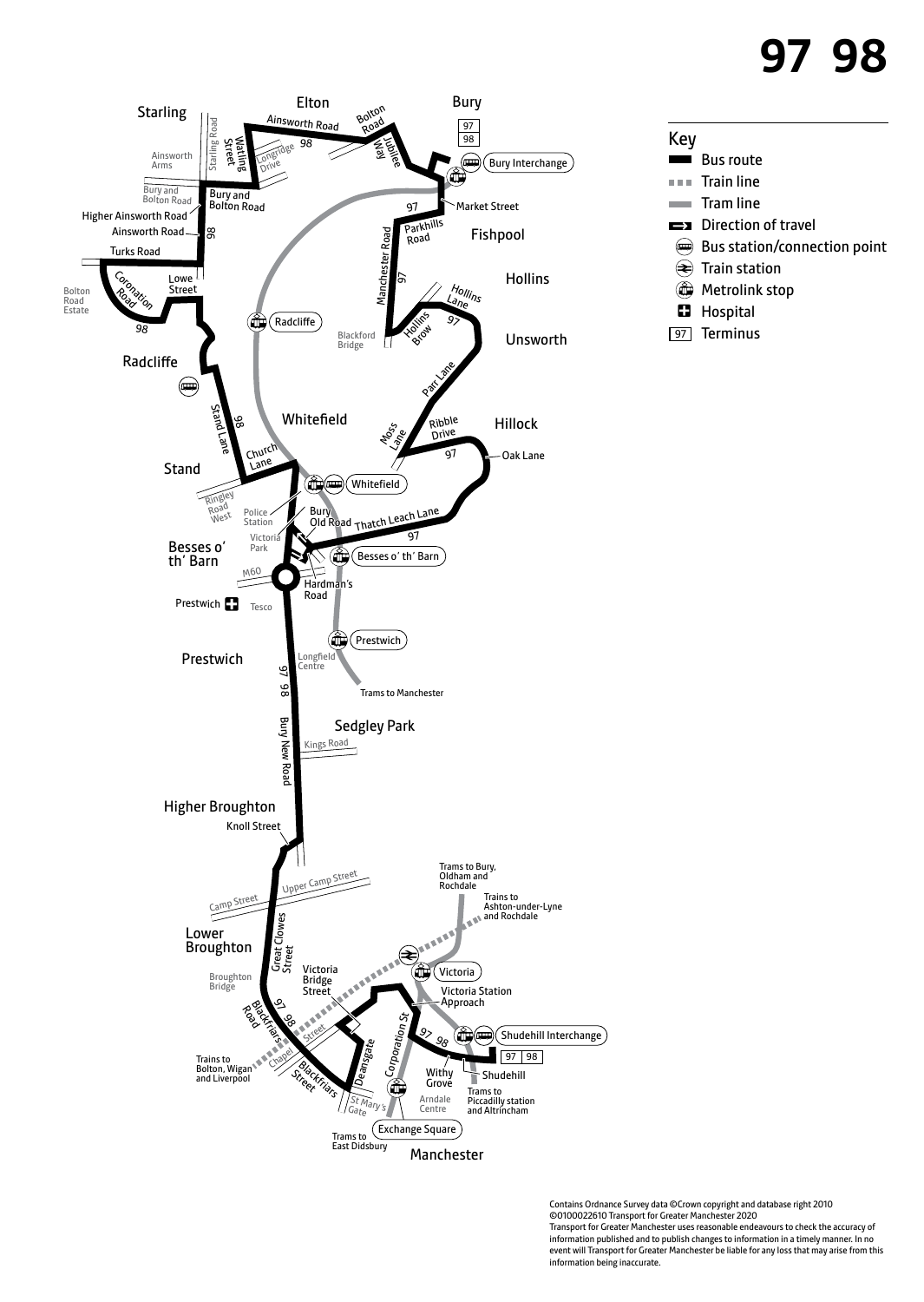### Saturdays

| Bury, Interchange                      | 0553 | 0638 | 0708 | 0734 | 0759 |      | 0826 |      | 0856 |      | 0926 |      | 0956 |      | 1026 |      | 1056 |      | 1126 |
|----------------------------------------|------|------|------|------|------|------|------|------|------|------|------|------|------|------|------|------|------|------|------|
| Watling Street/Longridge Drive         | 0601 | 0646 | 0716 | 0743 | 0808 |      | 0836 |      | 0906 |      | 0936 |      | 1006 |      | 1036 |      | 1106 |      | 1136 |
| Radcliffe, Bus Station                 | 0613 | 0658 | 0728 | 0757 | 0822 |      | 0851 |      | 0921 |      | 0951 |      | 1021 |      | 1051 |      | 1123 |      | 1153 |
| Whitefield, Victoria Park              | 0622 | 0707 | 0737 | 0806 | 0831 |      | 0901 |      | 0931 |      | 1001 |      | 1031 |      | 1101 |      | 1133 |      | 1203 |
| Prestwich, Tesco                       |      |      |      |      |      | 0845 |      | 0916 |      | 0946 |      | 1016 |      | 1046 |      | 1116 |      | 1149 |      |
| Prestwich, Longfield Centre            | 0627 | 0712 | 0742 | 0812 | 0837 | 0847 | 0908 | 0918 | 0938 | 0948 | 1008 | 1018 | 1038 | 1048 | 1108 | 1118 | 1141 | 1151 | 1211 |
| Broughton, Gt Cheetham St West         | 0637 | 0722 | 0752 | 0827 | 0852 | 0902 | 0923 | 0933 | 0953 | 1003 | 1023 | 1033 | 1053 | 1102 | 1122 | 1132 | 1155 | 1205 | 1225 |
| Manchester, Shudehill Interchange      | 0650 | 0735 | 0805 | 0841 | 0906 | 0919 | 0940 | 0950 | 1010 | 1020 | 1040 | 1050 | 1110 | 1119 | 1139 | 1149 | 1212 | 1222 | 1242 |
| Bury, Interchange                      |      | 1156 |      | 1226 |      | 1256 |      | 1326 |      | 1356 |      | 1426 |      | 1456 |      | 1526 |      | 1556 |      |
| Watling Street/Longridge Drive         |      | 1206 |      | 1236 |      | 1306 |      | 1336 |      | 1406 |      | 1436 |      | 1506 |      | 1536 |      | 1606 |      |
| Radcliffe, Bus Station                 |      | 1223 |      | 1253 |      | 1323 |      | 1353 |      | 1423 |      | 1453 |      | 1521 |      | 1551 |      | 1621 |      |
| Whitefield, Victoria Park              |      | 1233 |      | 1303 |      | 1333 |      | 1403 |      | 1433 |      | 1503 |      | 1531 |      | 1601 |      | 1631 |      |
| Prestwich, Tesco                       | 1219 |      | 1249 |      | 1319 |      | 1349 |      | 1418 |      | 1448 |      | 1517 |      | 1546 |      | 1616 |      | 1646 |
| Prestwich, Longfield Centre            | 1221 | 1241 | 1251 | 1311 | 1321 | 1341 | 1351 | 1411 | 1420 | 1440 | 1450 | 1510 | 1519 | 1538 | 1548 | 1608 | 1618 | 1638 | 1648 |
| Broughton, Gt Cheetham St West         | 1235 | 1255 | 1305 | 1325 | 1335 | 1355 | 1405 | 1425 | 1434 | 1454 | 1504 | 1524 | 1533 | 1552 | 1602 | 1622 | 1632 | 1652 | 1702 |
| Manchester, Shudehill Interchange      | 1252 | 1312 | 1322 | 1342 | 1352 | 1412 | 1422 | 1442 | 1451 | 1511 | 1521 | 1541 | 1550 | 1609 | 1619 | 1639 | 1649 | 1709 | 1719 |
| Bury, Interchange                      | 1626 |      | 1656 |      | 1726 |      | 1758 |      | 1829 | 1902 | 1931 | 2031 | 2131 | 2231 |      |      |      |      |      |
| Watling Street/Longridge Drive         | 1636 |      | 1706 |      | 1736 |      | 1808 |      | 1839 | 1911 | 1940 | 2040 | 2140 | 2240 |      |      |      |      |      |
| Radcliffe, Bus Station                 | 1651 |      | 1721 |      | 1751 |      | 1822 |      | 1853 | 1924 | 1953 | 2053 | 2153 | 2253 |      |      |      |      |      |
| Whitefield, Victoria Park              | 1701 |      | 1731 |      | 1801 |      | 1832 |      | 1903 | 1933 | 2001 | 2101 | 2201 | 2301 |      |      |      |      |      |
| Prestwich, Tesco                       |      | 1716 |      | 1746 |      | 1816 |      | 1846 |      |      |      |      |      |      |      |      |      |      |      |
| Prestwich, Longfield Centre            | 1708 | 1718 | 1738 | 1748 | 1808 | 1818 | 1838 | 1848 | 1908 | 1938 | 2005 | 2105 | 2205 | 2305 |      |      |      |      |      |
| Broughton, Gt Cheetham St West         | 1722 | 1732 | 1752 | 1802 | 1822 | 1832 | 1852 | 1902 | 1922 | 1949 | 2016 | 2116 | 2216 | 2316 |      |      |      |      |      |
| Manchester, Shudehill Interchange 1739 |      | 1749 | 1809 | 1819 | 1839 | 1849 | 1908 | 1918 | 1938 | 2003 | 2030 | 2130 | 2230 | 2330 |      |      |      |      |      |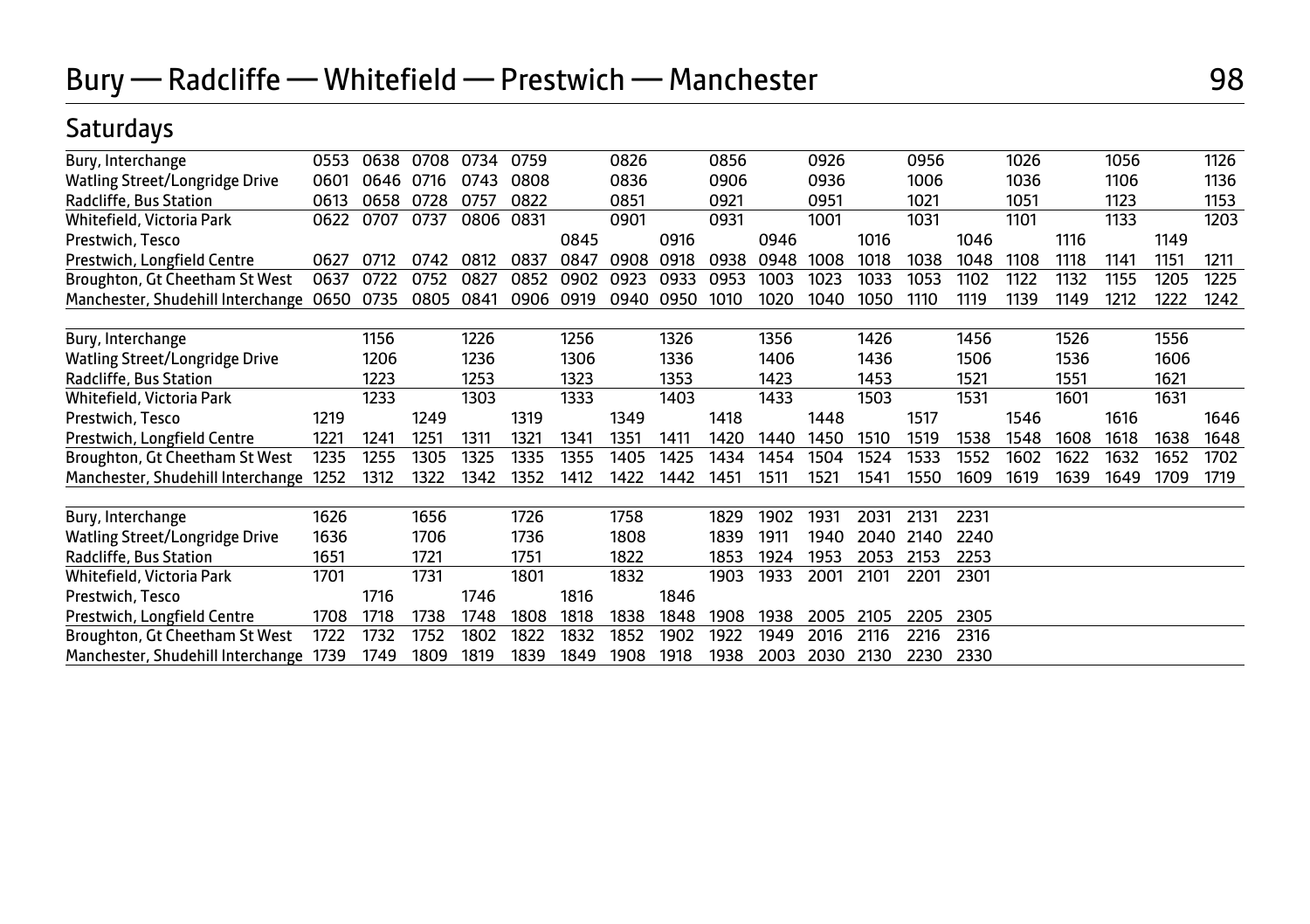| Bury, Interchange                      | 0653 | 0753 | 0823      | 0853 | 0923 | 0953 | 1023 | 1053 | 1123 | 1153 |       | 1453 | 1523 | 1553 | 1623 | 1653 | 1723 | 1800 | 1830 |
|----------------------------------------|------|------|-----------|------|------|------|------|------|------|------|-------|------|------|------|------|------|------|------|------|
| Watling Street/Longridge Drive         | 0701 | 0801 | 0831      | 0901 | 0931 | 1001 | 1031 | 1103 | 1133 | 1203 | and   | 1503 | 1532 | 1602 | 1632 | 1702 | 1732 | 1809 | 1839 |
| Radcliffe, Bus Station                 | 0713 | 0813 | 0843      | 0913 | 0944 | 1016 | 1046 | 1118 | 1148 | 1218 | every | 1518 | 1546 | 1616 | 1646 | 1716 | 1746 | 1822 | 1852 |
| Whitefield, Victoria Park              | 0722 | 0822 | 0852      | 0922 | 0953 | 1025 | 1056 | 1128 | 1158 | 1228 | 30    | 1528 | 1556 | 1626 | 1656 | 1726 | 1756 | 1830 | 1900 |
| Prestwich, Longfield Centre            | 0727 | 0827 | 0857      | 0927 | 0958 | 1030 | 1102 | 1135 | 1205 | 1235 | mins  | 1535 | 1602 | 1632 | 1702 | 1732 | 1802 | 1835 | 1905 |
| Broughton, Gt Cheetham St West         | 0737 | 0837 | 0907      | 0937 | 1009 | 1044 | 1116 | 1149 | 1219 | 1250 | until | 1550 | 1616 | 1646 | 1716 | 1746 | 1816 | 1846 | 1916 |
| Manchester, Shudehill Interchange 0750 |      |      | 0850 0920 | 0951 | 1025 | 1100 | 1132 | 1205 | 1235 | 1306 |       | 1606 | 1632 | 1702 | 1732 | 1802 | 1832 | 1900 | 1930 |
|                                        | M    | m    | M         | M    |      |      |      |      |      |      |       |      |      |      |      |      |      |      |      |
| Bury, Interchange                      | 1930 | 2030 | 2130      | 2230 |      |      |      |      |      |      |       |      |      |      |      |      |      |      |      |
| Watling Street/Longridge Drive         | 1939 | 2039 | 2139      | 2239 |      |      |      |      |      |      |       |      |      |      |      |      |      |      |      |
| Radcliffe, Bus Station                 | 1952 | 2052 | 2151      | 2251 |      |      |      |      |      |      |       |      |      |      |      |      |      |      |      |
| Whitefield, Victoria Park              | 2000 | 2100 | 2159      | 2259 |      |      |      |      |      |      |       |      |      |      |      |      |      |      |      |
| Prestwich, Longfield Centre            | 2004 | 2104 | 2203      | 2303 |      |      |      |      |      |      |       |      |      |      |      |      |      |      |      |
| Broughton, Gt Cheetham St West         | 2014 | 2114 | 2213      | 2313 |      |      |      |      |      |      |       |      |      |      |      |      |      |      |      |
| Manchester, Shudehill Interchange 2028 |      | 2128 | 2227      | 2327 |      |      |      |      |      |      |       |      |      |      |      |      |      |      |      |

 $\mathbb{M}$  mass  $\mathbb{M}$  mass  $\mathbb{M}$  mass  $\mathbb{M}$  mass  $\mathbb{M}$  mass  $\mathbb{M}$  mass  $\mathbb{M}$  mass  $\mathbb{M}$  mass  $\mathbb{M}$  mass  $\mathbb{M}$  mass  $\mathbb{M}$  mass  $\mathbb{M}$  mass  $\mathbb{M}$  mass  $\mathbb{M}$  mass  $\mathbb{M}$  mass  $\mathbb{M}$  ma

For details of buses during the Christmas and New Year period, please phone 0161 244 1000

M – Journey provided with the financial support of Transport for Greater Manchester

& - All bus 98 journeys are run using easy access buses. See inside front cover of this leaflet for details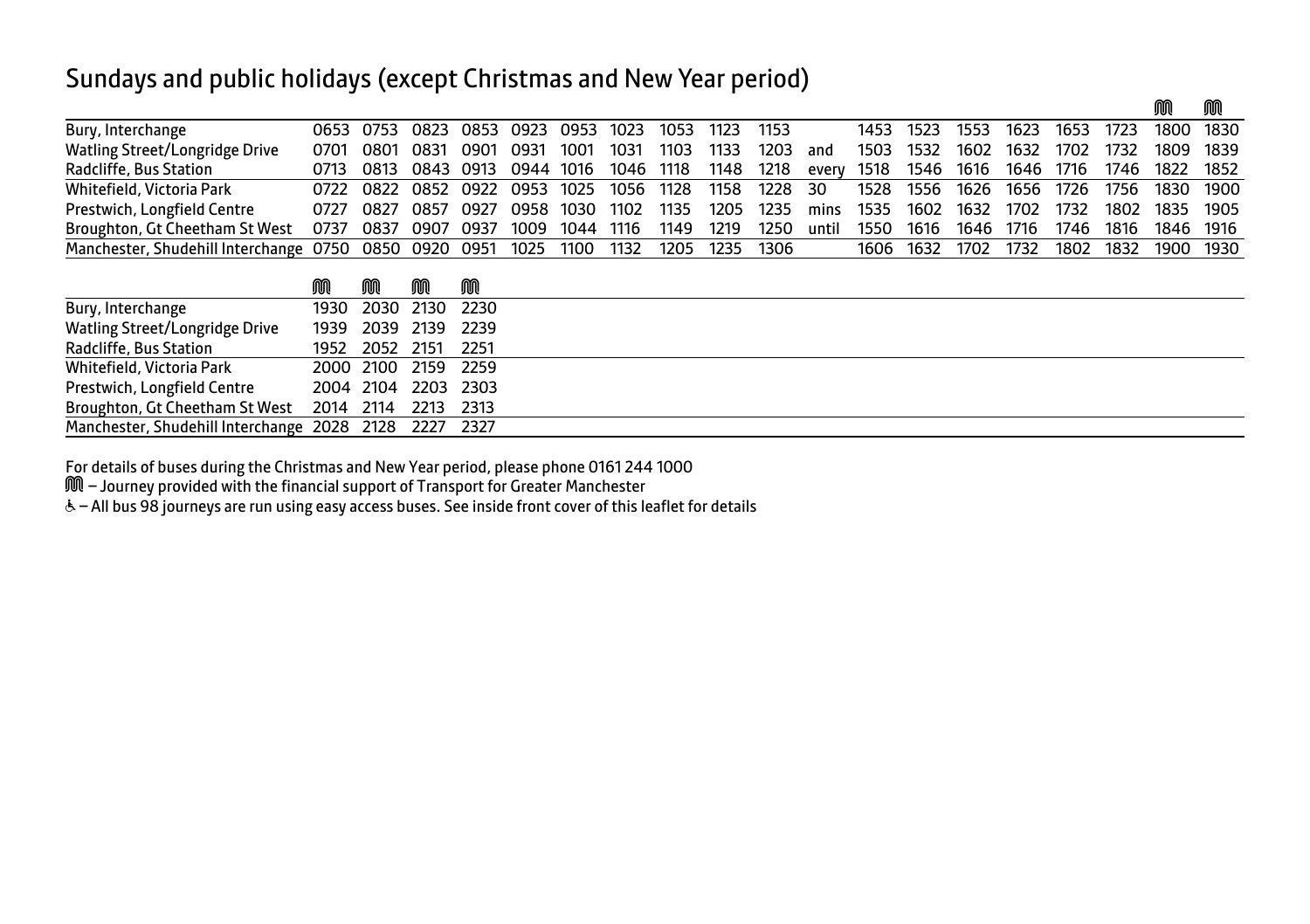| Manchester, Shudehill Interchange      | 0525 | 0545 | 0615 | 0645 | 0705 | 0715 | 0735 | 0745 | 0805 | 0815      | 0845 | 0905 | 0915 | 0935 | 0945 | 1005 | 1015      | 1035 | 1045 |
|----------------------------------------|------|------|------|------|------|------|------|------|------|-----------|------|------|------|------|------|------|-----------|------|------|
| Broughton, Gt Cheetham St West         | 0534 | 0554 | 0628 | 0658 | 0720 | 0730 | 0750 | 0800 | 0820 | 0830      | 0900 | 0920 | 0930 | 0950 | 1000 | 1020 | 1030      | 1050 | 1100 |
| Prestwich, Tesco                       | 0544 | 0604 | 0642 | 0712 | 0736 | 0746 | 0806 | 0816 | 0837 | 0847      | 0917 | 0936 | 0946 | 1006 | 1016 | 1036 | 1046      | 1106 | 1116 |
| <b>Whitefield, Police Station</b>      | 0550 | 0610 | 0649 | 0719 |      | 0753 |      | 0823 |      | 0854      | 0924 |      | 0954 |      | 1024 |      | 1054      |      | 1124 |
| Radcliffe, Bus Station                 | 0557 | 0617 | 0659 | 0729 |      | 0804 |      | 0834 |      | 0904 0934 |      |      | 1004 |      | 1034 |      | 1104      |      | 1134 |
| Watling Street/Longridge Drive         | 0611 | 0631 | 0713 | 0743 |      | 0820 |      | 0850 |      | 0919      | 0949 |      | 1019 |      | 1049 |      | 1119      |      | 1149 |
| Bury, Interchange                      | 0622 | 0642 | 0724 | 0754 |      | 0832 |      | 0901 |      | 0930      | 1000 |      | 1029 |      | 1059 |      | 1129      |      | 1159 |
|                                        |      |      |      |      |      |      |      |      |      |           |      |      |      |      |      |      |           |      |      |
| Manchester, Shudehill Interchange 1105 |      | 1115 | 1135 | 1145 | 1205 | 1215 | 1235 | 1245 | 1305 | 1315      | 1335 | 1345 | 1405 | 1415 | 1435 | 1445 | 1505      | 1515 | 1535 |
| Broughton, Gt Cheetham St West         | 1120 | 1130 | 1150 | 1200 | 1220 | 1230 | 1250 | 1300 | 1320 | 1330      | 1350 | 1400 | 1420 | 1430 | 1451 | 1501 | 1521      | 1531 | 1552 |
| Prestwich, Tesco                       | 1136 | 1146 | 1206 | 1216 | 1237 | 1247 | 1307 | 1317 | 1337 | 1347      | 1407 | 1417 | 1437 | 1448 | 1509 | 1520 | 1540      | 1550 | 1611 |
| <b>Whitefield, Police Station</b>      |      | 1154 |      | 1224 |      | 1255 |      | 1325 |      | 1355      |      | 1425 |      | 1455 |      | 1527 |           | 1557 |      |
| Radcliffe, Bus Station                 |      | 1204 |      | 1234 |      | 1305 |      | 1335 |      | 1405      |      | 1435 |      | 1505 |      | 1538 |           | 1608 |      |
| <b>Watling Street/Longridge Drive</b>  |      | 1219 |      | 1249 |      | 1320 |      | 1350 |      | 1420      |      | 1450 |      | 1521 |      | 1555 |           | 1625 |      |
| Bury, Interchange                      |      | 1229 |      | 1259 |      | 1330 |      | 1400 |      | 1430      |      | 1500 |      | 1532 |      | 1606 |           | 1640 |      |
|                                        |      |      |      |      |      |      |      |      |      |           |      |      |      |      |      |      |           |      |      |
| Manchester, Shudehill Interchange      | 1545 | 1605 | 1615 | 1635 | 1645 | 1705 | 1715 | 1735 | 1745 | 1805      | 1815 | 1835 | 1845 | 1905 | 1935 | 2005 | 2035      | 2135 | 2235 |
| Broughton, Gt Cheetham St West         | 1602 | 1623 | 1634 | 1654 | 1704 | 1726 | 1737 | 1757 | 1806 | 1825      | 1835 | 1853 | 1903 | 1920 | 1950 | 2018 | 2048 2148 |      | 2248 |
| Prestwich, Tesco                       | 1624 | 1645 | 1656 | 1716 | 1721 | 1746 | 1756 | 1814 | 1823 | 1841      | 1851 | 1908 | 1918 | 1933 | 2003 | 2029 | 2059      | 2159 | 2259 |
| <b>Whitefield, Police Station</b>      | 1631 |      | 1703 |      | 1731 |      | 1803 |      | 1830 |           | 1857 |      | 1924 | 1939 | 2009 | 2034 | 2104      | 2204 | 2304 |
| Radcliffe, Bus Station                 | 1642 |      | 1714 |      | 1741 |      | 1813 |      | 1840 |           | 1907 |      | 1934 | 1948 | 2018 | 2043 | 2113      | 2213 | 2313 |
| Watling Street/Longridge Drive         | 1659 |      | 1731 |      | 1758 |      | 1829 |      | 1856 |           | 1921 |      | 1948 | 2001 | 2030 | 2054 | 2124      | 2224 | 2324 |
| Bury, Interchange                      | 1714 |      | 1746 |      | 1813 |      | 1844 |      | 1911 |           | 1932 |      | 1959 | 2011 | 2040 | 2104 | 2134      | 2234 | 2334 |
|                                        |      |      |      |      |      |      |      |      |      |           |      |      |      |      |      |      |           |      |      |
| Manchester, Shudehill Interchange      | 2335 |      |      |      |      |      |      |      |      |           |      |      |      |      |      |      |           |      |      |
| Broughton, Gt Cheetham St West         | 2347 |      |      |      |      |      |      |      |      |           |      |      |      |      |      |      |           |      |      |
| Prestwich, Tesco                       | 2356 |      |      |      |      |      |      |      |      |           |      |      |      |      |      |      |           |      |      |
| <b>Whitefield, Police Station</b>      | 0001 |      |      |      |      |      |      |      |      |           |      |      |      |      |      |      |           |      |      |
| Radcliffe, Bus Station                 | 0010 |      |      |      |      |      |      |      |      |           |      |      |      |      |      |      |           |      |      |
| Watling Street/Longridge Drive         | 0021 |      |      |      |      |      |      |      |      |           |      |      |      |      |      |      |           |      |      |
| Bury, Interchange                      | 0031 |      |      |      |      |      |      |      |      |           |      |      |      |      |      |      |           |      |      |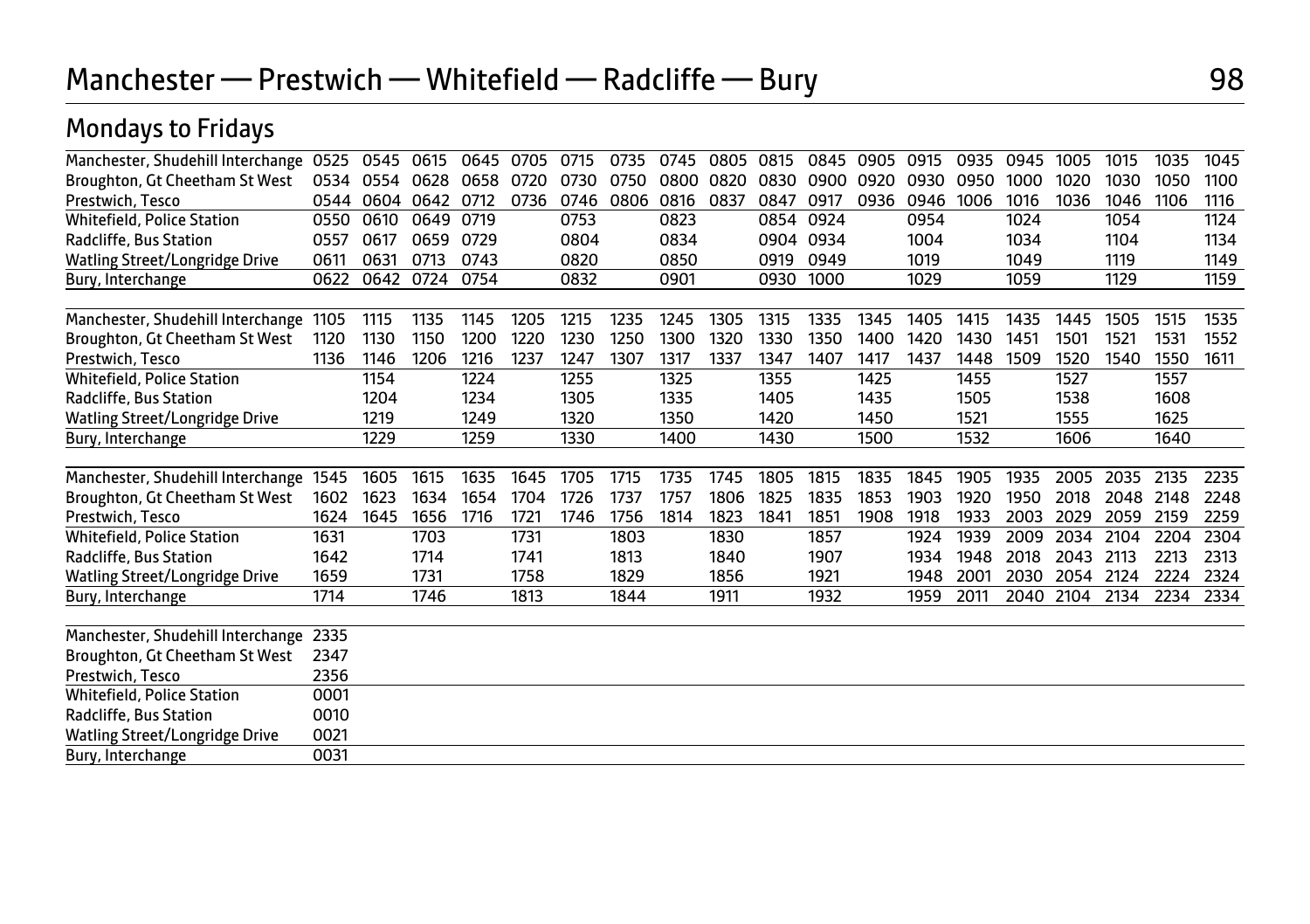#### **Saturdays**

| Manchester, Shudehill Interchange | 0655 | 0725 | 0745 |      | 05   | 15   | 35   | 45   |       | 1015 | 1035 | 1045 | 1105  | 1115 | 1135 | 1145 | 1205          | 1215 | 1235 |
|-----------------------------------|------|------|------|------|------|------|------|------|-------|------|------|------|-------|------|------|------|---------------|------|------|
| Broughton, Gt Cheetham St West    | 0705 | 0737 | 0800 |      | 20   | 30   | 50   | 00   | mins  | 1030 | 1050 | 1100 | 1120  | 1130 | 1150 | 1210 | $122^{\circ}$ | 1231 | 1252 |
| Prestwich, Tesco                  | 0718 | 0752 | 0815 | then | 35   | 45   | 05   | 15   | past  | 1045 | 1105 | 1115 | 1135  | 1145 | 1205 | 1216 | 1236          | 1246 | 1307 |
| Whitefield, Police Station        | 0725 | 0759 | 0822 | at   |      | 52   |      | 22   | each  | 1052 |      | 1122 |       | 1152 |      | 1223 |               | 1253 |      |
| Radcliffe, Bus Station            | 0732 | 0809 | 0832 |      |      | 02   |      | 32   | hour  | 1102 |      | 1132 |       | 1202 |      | 1233 |               | 1303 |      |
| Watling Street/Longridge Drive    | 0746 | 0823 | 0846 |      |      | 16   |      | 46   | until | 1116 |      | 1149 |       | 1219 |      | 1250 |               | 1320 |      |
| Bury, Interchange                 | 0755 | 0833 | 0856 |      |      | 26   |      | 56   |       | 1126 |      | 1159 |       | 1229 |      | 1300 |               | 1330 |      |
|                                   |      |      |      |      |      |      |      |      |       |      |      |      |       |      |      |      |               |      |      |
| Manchester, Shudehill Interchange | 1245 | 1305 | 1315 | 1335 | 1345 | 1405 | 1415 |      | 35    | 45   | 05   | 15   |       | 1645 | 1705 | 1715 | 1735          | 1745 | 1805 |
| Broughton, Gt Cheetham St West    | 1302 | 1322 | 1332 | 1352 | 1402 | 1422 | 1432 |      | 52    | 02   | 22   | 32   | mins  | 1702 | 1723 | 1733 | 1753          | 1803 | 1823 |
| Prestwich, Tesco                  | 1317 | 1337 | 1347 | 1407 | 1417 | 1437 | 1447 | then | 07    | 17   | 37   | 47   | past  | 1717 | 1738 | 1748 | 1808          | 1818 | 1838 |
| <b>Whitefield, Police Station</b> | 1324 |      | 1354 |      | 1424 |      | 1454 | at   |       | 24   |      | 54   | each  | 1724 |      | 1755 |               | 1825 |      |
| Radcliffe, Bus Station            | 1334 |      | 1404 |      | 1434 |      | 1504 |      |       | 34   |      | 04   | hour  | 1734 |      | 1805 |               | 1835 |      |
| Watling Street/Longridge Drive    | 1349 |      | 1419 |      | 1449 |      | 1518 |      |       | 48   |      | 18   | until | 1748 |      | 1819 |               | 1849 |      |
| Bury, Interchange                 | 1359 |      | 1429 |      | 1459 |      | 1528 |      |       | 58   |      | 28   |       | 1758 |      | 1829 |               | 1859 |      |
|                                   |      |      |      |      |      |      |      |      |       |      |      |      |       |      |      |      |               |      |      |
| Manchester, Shudehill Interchange | 1815 | 1835 | 1905 | 1935 | 2005 | 2035 | 2135 | 2235 | 2335  |      |      |      |       |      |      |      |               |      |      |
| Broughton, Gt Cheetham St West    | 1832 | 1851 | 1920 | 1950 | 2018 | 2048 | 2148 | 2248 | 2347  |      |      |      |       |      |      |      |               |      |      |
| Prestwich, Tesco                  | 1847 | 1904 | 1933 | 2003 | 2029 | 2059 | 2159 | 2259 | 2356  |      |      |      |       |      |      |      |               |      |      |
| Whitefield, Police Station        | 1854 | 1911 | 1938 | 2008 | 2034 | 2104 | 2204 | 2304 | 0001  |      |      |      |       |      |      |      |               |      |      |
| Radcliffe, Bus Station            | 1903 | 1920 | 1947 | 2017 | 2043 | 2113 | 2213 | 2313 | 0010  |      |      |      |       |      |      |      |               |      |      |
| Watling Street/Longridge Drive    | 1916 | 1933 | 1959 | 2029 | 2054 | 2124 | 2224 | 2324 | 0021  |      |      |      |       |      |      |      |               |      |      |
| Bury, Interchange                 | 1926 | 1943 | 2009 | 2039 | 2104 | 2134 | 2234 | 2334 | 0031  |      |      |      |       |      |      |      |               |      |      |

& - All bus 98 journeys are run using easy access buses. See inside front cover of this leaflet for details

**Summer times:** between mid July and early September, some timetables will be different. Check www.tfgm.com for details